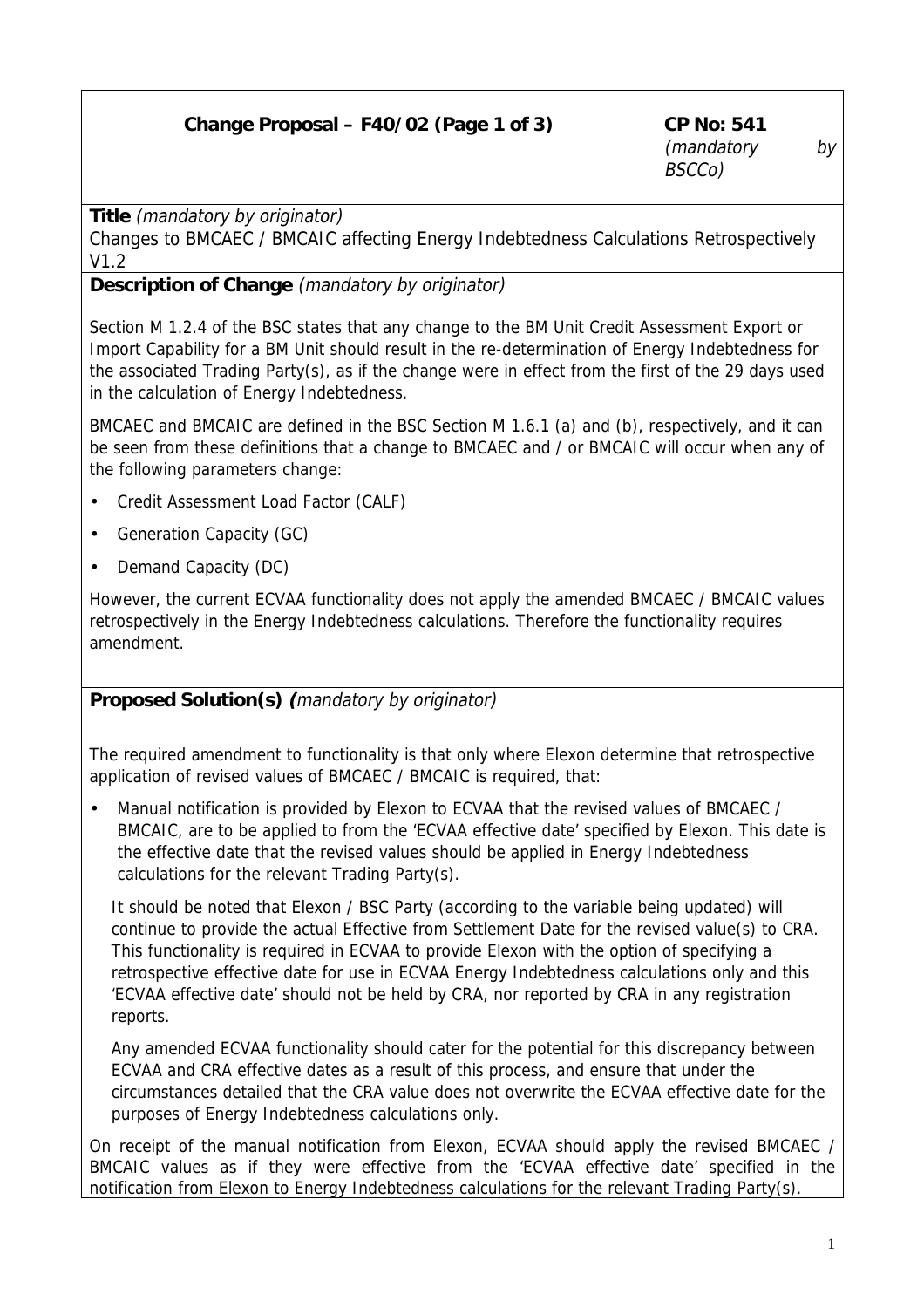|  | Change Proposal - F40/02 (Page 2 of 3) | $\mathsf{C}$ P No: |
|--|----------------------------------------|--------------------|
|--|----------------------------------------|--------------------|

## **Justification for Change** (mandatory by originator)

The current ECVAA system functionality is not believed to be operating in accordance with the Balancing and Settlement Code, Section M 1.2.4, in that the ECVAA system does not appear to be applying changes to BMCAEC / BMCAIC retrospectively in the Energy Indebtedness calculations.

Any amendment to ECVAA system functionality needs to take into consideration the circumstance where a BSC Party, in conjunction with BSCCo, determines that a change to any of these variables is required. An example would be a successful appeal by a BSC Party on the value of CALF set for a BM Unit, which would require retrospective application of any revised value into Energy Indebtedness calculations in ECVAA.

Another consideration when determining required amendments, is that the BSC Panel has determined that it is inappropriate to apply Seasonal changes to these variables retrospectively in Energy Indebtedness calculations, and that this approach is consistent with the intent of the BSC (Panel Paper 17/021 - Changes to Generation Capacity and Demand Capacity and the Effect on Credit Checking), as the Seasonal changes were determined by the BSC Panel to be distinct from those 'ad hoc' changes defined in BSC Section K 3.4.6.

Therefore in order that ECVAA be able to determine the requirement, or not, for retrospective application of revised BMCAEC / BMCAIC in Energy Indebtedness calculations, it is proposed that ECVAA apply changes to BMCAEC / BMCAIC retrospectively in Indebtedness calculations only on specific request from Elexon, as defined under BSC Section U 2.5.2 and 2.5.3.

Therefore, as the latest copy of the Service Description that Logica have signed states in Section E 10.1 that "The ECVAA shall, where relevant, perform credit check calculations and carry out the obligations and duties pursuant to Section M1.2 of the Code", ECVAA functionality is required to be amended to comply with the obligations set out under the BSC.

**Other Configurable Items Potentially Affected by Proposed Solution(s) (optional** by BSCCo)

ECVAA Specification Documentation

**Impact on Core Industry Documents** (optional by originator)

None

**Related Changes and/or Projects** (mandatory by BSCCo)

None